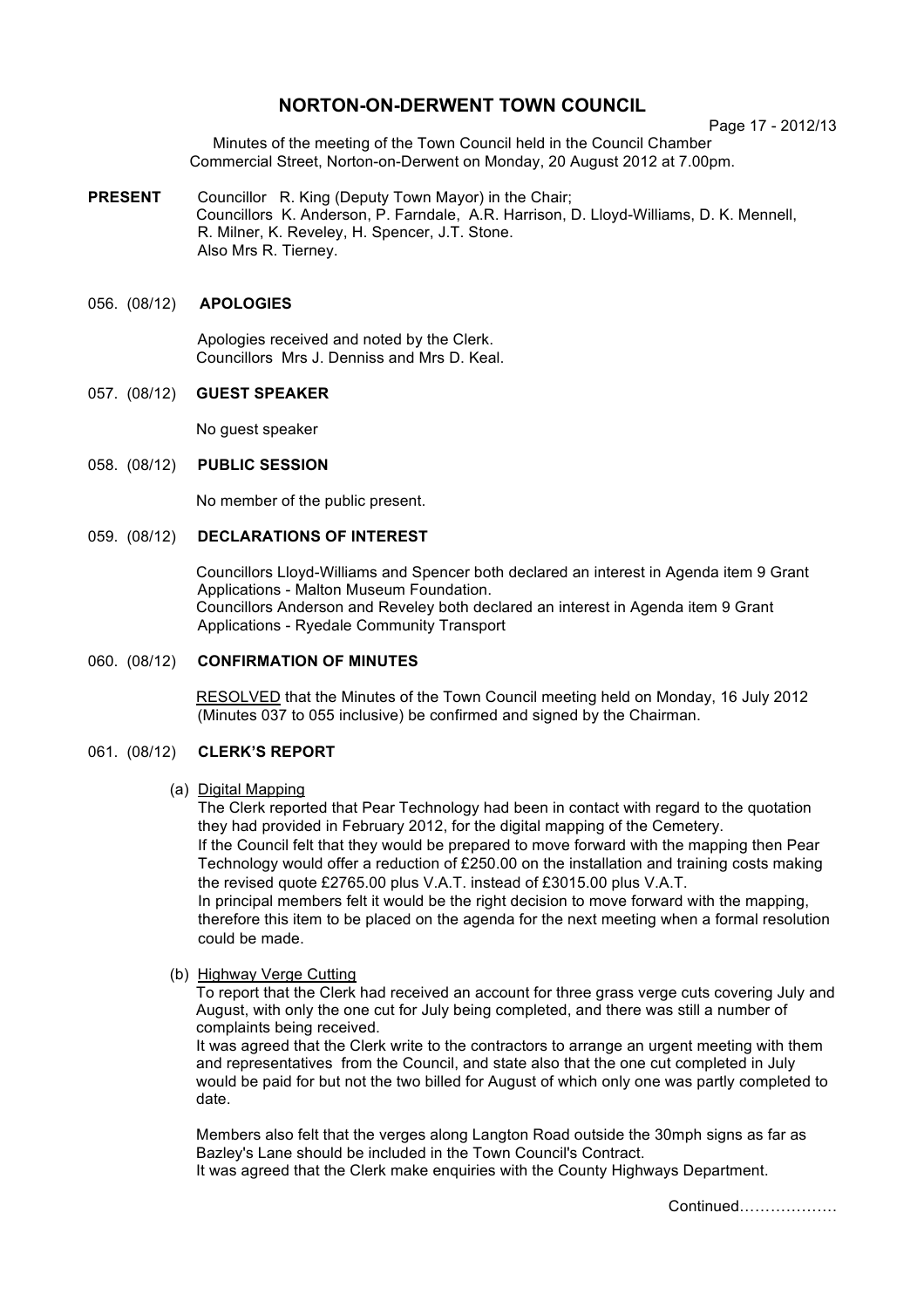### 062. (08/12) **TOWN MAYOR/CHAIRMANS REPORT**

No Town Mayors Report

### 063. (08/12) **FINANCIAL MATTERS**

- (a) Accounts paid and for payment The Clerk reported that accounts nos. 073 to 086 inclusive, amounting to £9129.00, had been paid since the last meeting of the Council. RESOLVED that account nos. 087 to 092 inclusive, amounting to £2010.65 be paid. Cheques were drawn and signed accordingly.
- (b) Financial report The Clerk's financial report for the period 01.07.12 to 31.07.12 was received.
- (c) Budgetary monitoring The Clerk's report for the period ending 31 July 2012 was received.

### 064. (08/12) **PLANNING MATTERS**

- (a) Planning applications referred to the Town Council by Ryedale District Council, for comment and/or recommendation were dealt with as follows: -
- 12/00677/FUL Installation of internally illuminated projecting wall clock. The Old Courthouse, 84b Commercial Street, Norton. For Norton on Derwent Town Council (Mrs R. Tierney)
- 12/00753/HOUSE Erection of single storey mono-pitched rear extension to replace a conservatory, utility and w.c. and erection of a porch. 53 Park Road, Norton. For Mr & Mrs G Lalande RESOLVED Recommend Approval.
- 12/00754/FUL Alteration to existing shop front and creation of new entrance door to first floor flat. Medds Fruit & Vegetables, 37 Commercial Street, Norton. For Mr J. L. Medd RESOLVED Recommend Refusal on the grounds that as this is within the Conservation Area the frontage of the shop should remain as full double fronted. Members also feel that in accommodating the stairs to the upper level via the front of the shop, puts its viability for the future in question.
- 12/00737/HOUSE Erection of conservatory to south elevation. The Old Pottery, St Nicholas Street, Norton. For Mr K. Swift. RESOLVED Recommend Approval.

12/00719/MFUL Demolition of existing industrial building and erection of an industrial building for B1,B2 and B8 uses. Unit 6 A.H. Green and Sons, Norton Grove Industrial Estate, Westfield Way, Norton. For Modular Plantrooms Ltd (Mr I Cade) RESOLVED Recommend Approval.

(b) Planning decisions notified by Ryedale District Council:

Approved

10/01317/FUL Demolition of existing buildings and erection of retail store to ground floor and 4No. Two bedroom apartments and 1no. Two bedroom duplex apartment at first and second floor with covered parking, refuse and cycle stores (revised details to approval 08/00529/Ful dated 30.07.2008) Pocklington Carpets 102 Commercial Street, Norton.

Continued……………….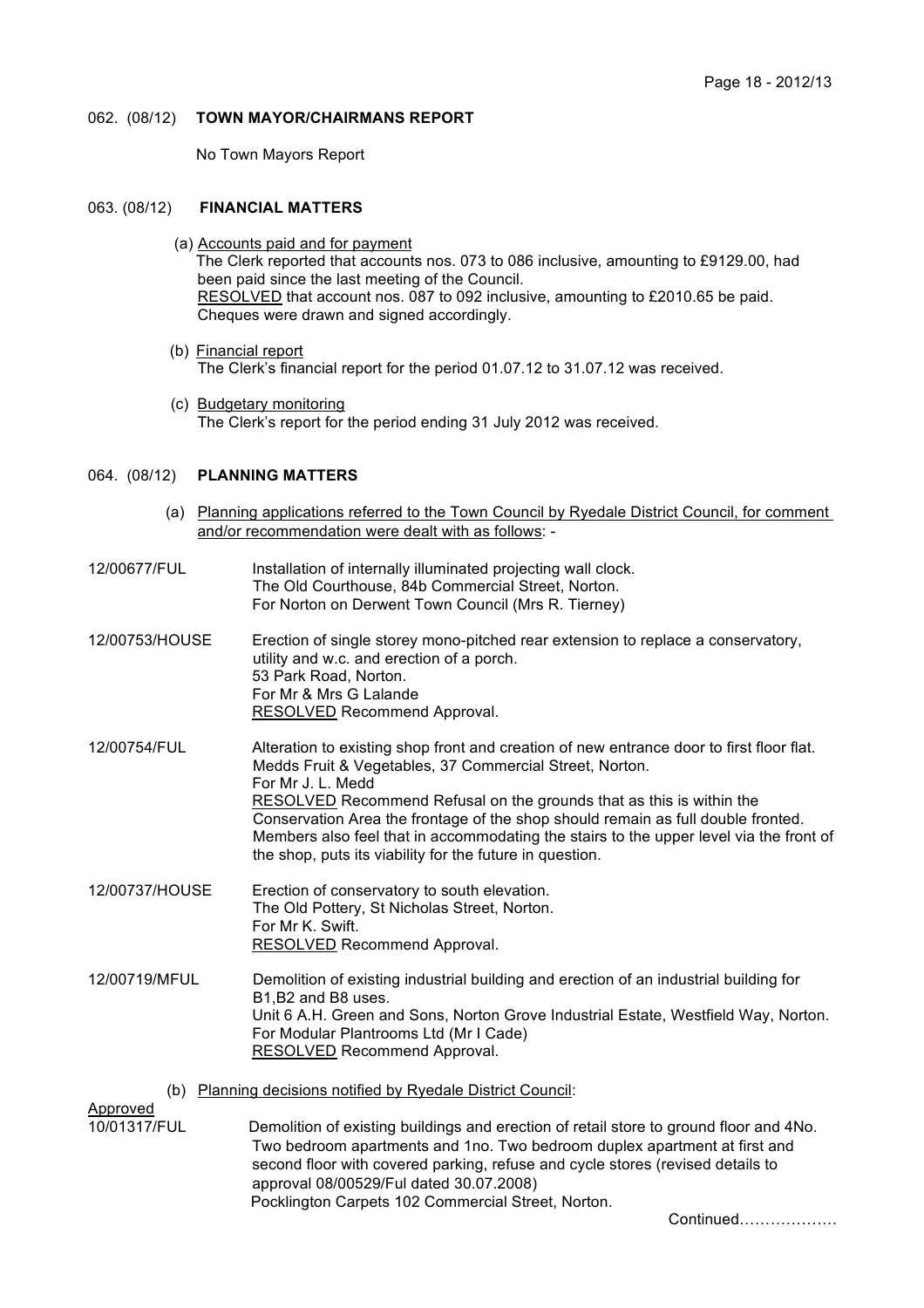# 064. (08/12) **PLANNING MATTERS** (continued)

| Formation of additional vehicular access, erection of carport and single storey garage<br>extension.<br>147 Langton Road, Norton.                                                                                                                                                                                                                                     |
|-----------------------------------------------------------------------------------------------------------------------------------------------------------------------------------------------------------------------------------------------------------------------------------------------------------------------------------------------------------------------|
| Erection of pitched roof to existing dwelling.<br>The Cottage, 69 Welham Road, Norton.                                                                                                                                                                                                                                                                                |
| Erection of single storey extension to south elevation to incorporate room above and<br>single garage and erection of dormer to east elevation.<br>43 Hunters Way, Norton.                                                                                                                                                                                            |
| Siting of container for storage of washing equipment and container as a workers<br>shelter, erection of car port to provide area for valeting/polishing of cars, display of<br>2no. Non-illuminated static signs and erection of entrance and exit gates part<br>retrospective (revised details to refusal 11/01335/FUL dated 14.03.2012)<br>5 Church Street, Norton. |
|                                                                                                                                                                                                                                                                                                                                                                       |

# 065. (08/12 **GRANTS TO VOLUNTARY ORGANISATIONS**

Councillors Lloyd-Williams and Spencer had declared an interest in Malton Museum Foundation.

Councillors Anderson and Reveley had declared an interest in Ryedale Community Transport.

(a) Local Organisations that benefit the community

The Clerk had circulated a list of organisations that had applied for a grant together with a schedule of grants awarded over the past three years.

RESOLVED that the Council in accordance with its powers under section 137 and 139 of the Local Government Act 1972, should incur the following expenditure which in the opinion of the Council is in the interests of the area or its inhabitants and will benefit them in a manner commensurate with the expenditure:-

- Malton Museum Foundation £300.00<br>• Ryedale Book Festival £200.00
- Ryedale Book Festival
- Ryedale District Council Chairman's Charity £100.00
- Ryedale Community Transport decision deferred until latest accounts supplied.
- (b) Malton and Norton Christmas Lights Appeal Members received a request for a grant in support of the Malton and Norton Christmas Lights Appeal for 2012. RESOLVED that a grant of £2500.00 be awarded.

# Ryedale Cameras in Action

Members deferred making a decision on a grant towards the Ryedale Cameras in Action until such time as information was available on how the cameras were to be funded in future years.

# 066. (08/12) **HIGHWAY MATTERS**

- (a) Members received an update on the County Council Highways and Transportation Service. For information. It was noted by members who asked if now that the main highway work on Bazley's Lane was complete, would the Heavy Goods Vehicle signs be installed shortly. The Clerk to make enquiries.
- (b) Members received a Temporary Road Closure Notice for Malton Signal Box Level Crossing. The road to be closed overnight on Saturday 20 October, Monday 22 October and Tuesday 23 October, from 21.30hrs to 09.00hrs. Valid from 20 October to 24 October 2012. For essential track maintenance. For information.

Continued……………….